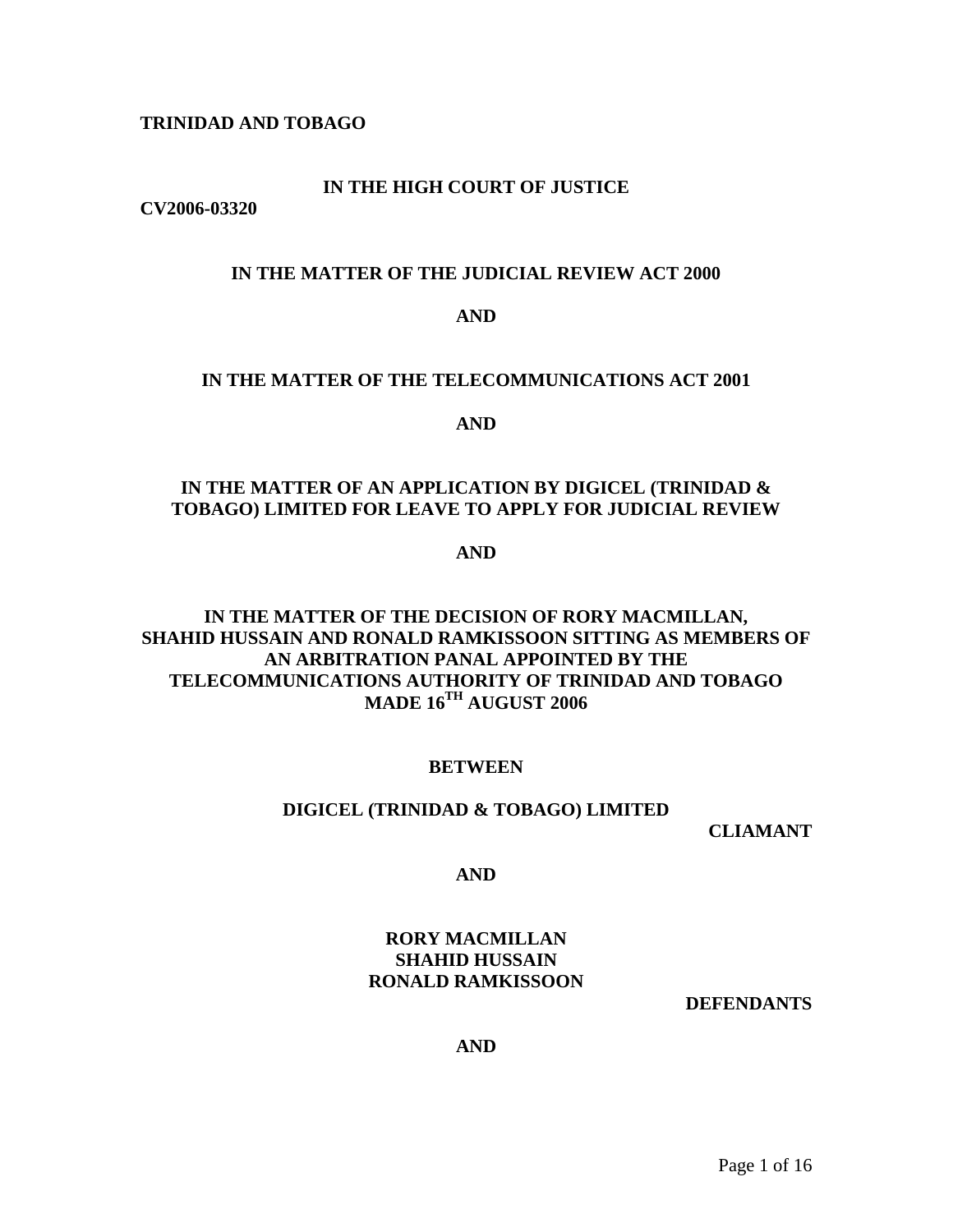## **THE TELECOMMUNICATIONS AUTHORITY OF TRINIDAD AND TOBAGO**

## **FIRST INTERESTED PARTY**

# **TELECOMMUUNICATION SERVICES OF TRINIDAD AND TOBAGO LIMITED**

## **SECOND INTERESTED PARTY**

## **BEFORE THE HONOURABLE MADAM JUSTICE JUDITH JONES**

#### **Appearances:**

## **Mr. Hamel-Smith leading Mr. Rajkumar instructed by Mrs. Bharath for Claimant Mrs. Peake leading Mr. Harnanan instructed by Mr. Vieira for Defendants and the First Interested Party Mr. Daly leading Ms. Indarsingh for the Second Interested Party**

## **REASONS**

Pursuant to **section 82 of the Telecommunications Act 2001 ("the Act")** and in furtherance of a complaint made by the Claimant, Digicel (Trinidad and Tobago) Limited ("Digicel"), certain disputes between it and the Second Interested Party, Telecommunications Services of Trinidad and Tobago ("TSTT"), were referred by the First Interested Party, the Telecommunications Authority of Trinidad and Tobago ("the Authority") to arbitration by a panel comprising the Defendants ("the Panel"). On the  $16<sup>th</sup>$ August 2006 the Panel delivered its decision in the arbitration proceedings.

The substantive application before the court is for judicial review of that part of the decision that found that TSTT was not prevented from insisting that a clause requiring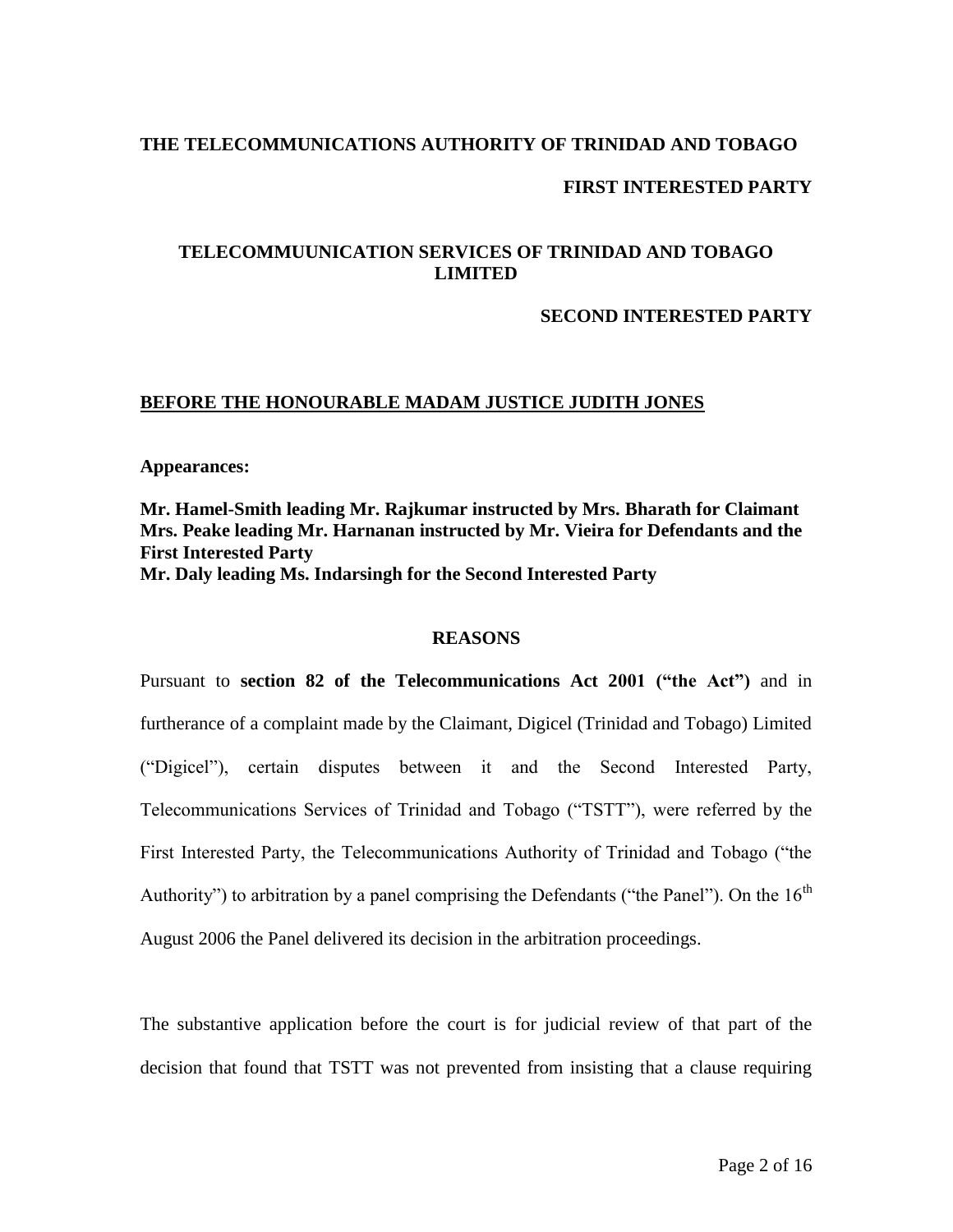reciprocity in interconnection charges be included in the interconnection agreement between it and Digicel. The Claimant in these proceedings seeks an order of certiorari with respect to that decision and a declaration as to the true construction of section  $25(2)(m)$  of the Act. The grounds upon which relief is sought are that the decision is erroneous in law and/or unreasonable and/or in conflict with the policy of the Act.

Leave was granted on the  $23<sup>rd</sup>$  October 2006 on the basis of two affidavits, an affidavit of Jerry Hausman ("the Hausman affidavit") and an affidavit of Kevin Barrins ("the Barrins affidavit") both filed on the said  $23<sup>rd</sup>$  October 2006.

Before me are applications by the Panel, the Authority and TSTT (collectively called "the Applicants"), for orders disallowing the use of the Hausman affidavit and paragraphs 47 to 60 inclusive of the Barrins affidavit (" the disputed evidence")

In summary the grounds for the applications are as follows:

With respect to the Hausman affidavit,

- (i) the affidavit seeks to place before the court fresh evidence inadmissible in judicial review proceedings;
- (ii) the evidence raised in the affidavit deals with issues on which evidence was led at the arbitration hearing and consequently could have and ought to have been adduced at the hearing;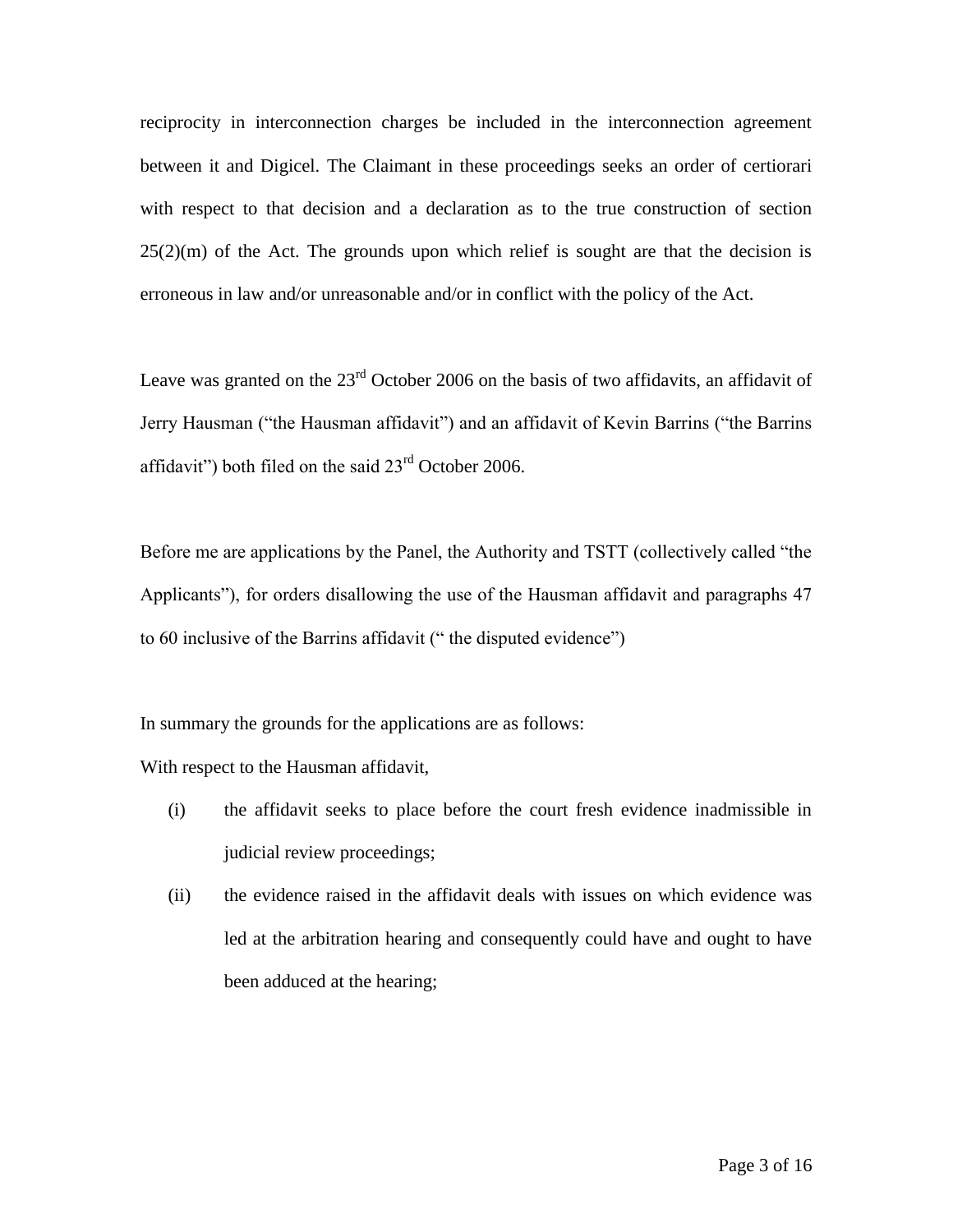- (iii) the affidavit seeks to place before the court evidence inappropriate to an application for judicial review in that its purpose could only be to have this court substitute its findings for that of the Panel;
- (iv) the deponent seeks to usurp the function of the court in that he presents conclusions properly in the province of the court; and
- (v) the use of the affidavit flies in the face of section 83 of the Act which provides a procedure for a reconsideration of the decision of the Defendants in the light of new information.

With respect to the paragraphs in the Barrins affidavit,

- (i) certain of the paragraphs do not contain facts but rather comment and/ or opinion on the impact of the decision and are therefore speculative and irrelevant;
- (ii) paragraph 57 contains fresh evidence which is inadmissible and which could and ought to have been led at the arbitration hearing;
- (iii) certain of the paragraphs contain argument and/or submissions and are therefore irrelevant;
- (iv) certain of the paragraphs seek to usurp the functions of the court by presenting conclusions properly in the province of the court.

While not denying that the affidavits contain fresh evidence, the Claimant submits that this is admissible since evidence in judicial review proceedings is not strictly limited to evidence which was or should have been before the decision maker. The overriding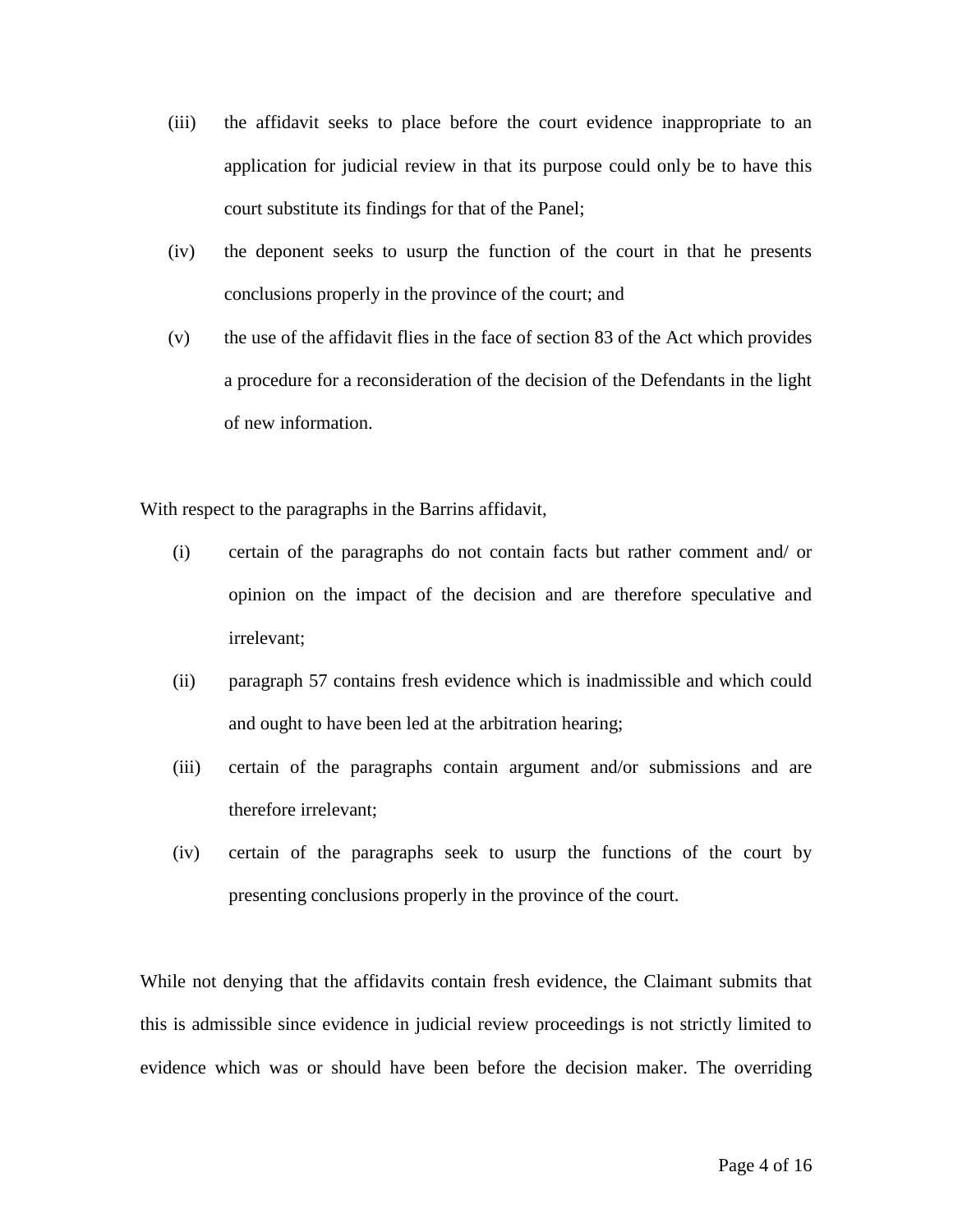principle being that the court will not shut out evidence relevant to the issues or which will dispose fairly with the judicial review application before it. Further, the expert evidence will assist the court in understanding the technical issues of the case and the exercise of its discretion whether or not to grant the relief sought. In any event, the Claimant submits, the court has the discretion to allow the evidence 'de bene esse' and ought to exercise its discretion accordingly until such time as all the evidence is before the court.

It is not in dispute that:

- (i) the Panel comprises persons expert in the field of telecommunications and economics;
- (ii) these proceedings seek only to challenge the Panel's decision in relation to the issue of 'the basis of interconnection charges, in particular reciprocal charging in relation to interconnection charges for the termination of calls on each suppliers mobile network',
- (iii) this issue was an issue raised by Digicel in its complaint;
- (iv) at the arbitration hearing evidence was led on this issue on behalf of Digicel from an expert, John Gunnigan, and Kevin Berrins;
- (v) at the arbitration hearing Jerry Hausman did not give evidence.

## **The affidavits**

It is clear that the sole purpose of the Hausman affidavit is to provide the court with the opinion evidence of an expert in the field. Paragraphs 1 to 5 of the affidavit detail the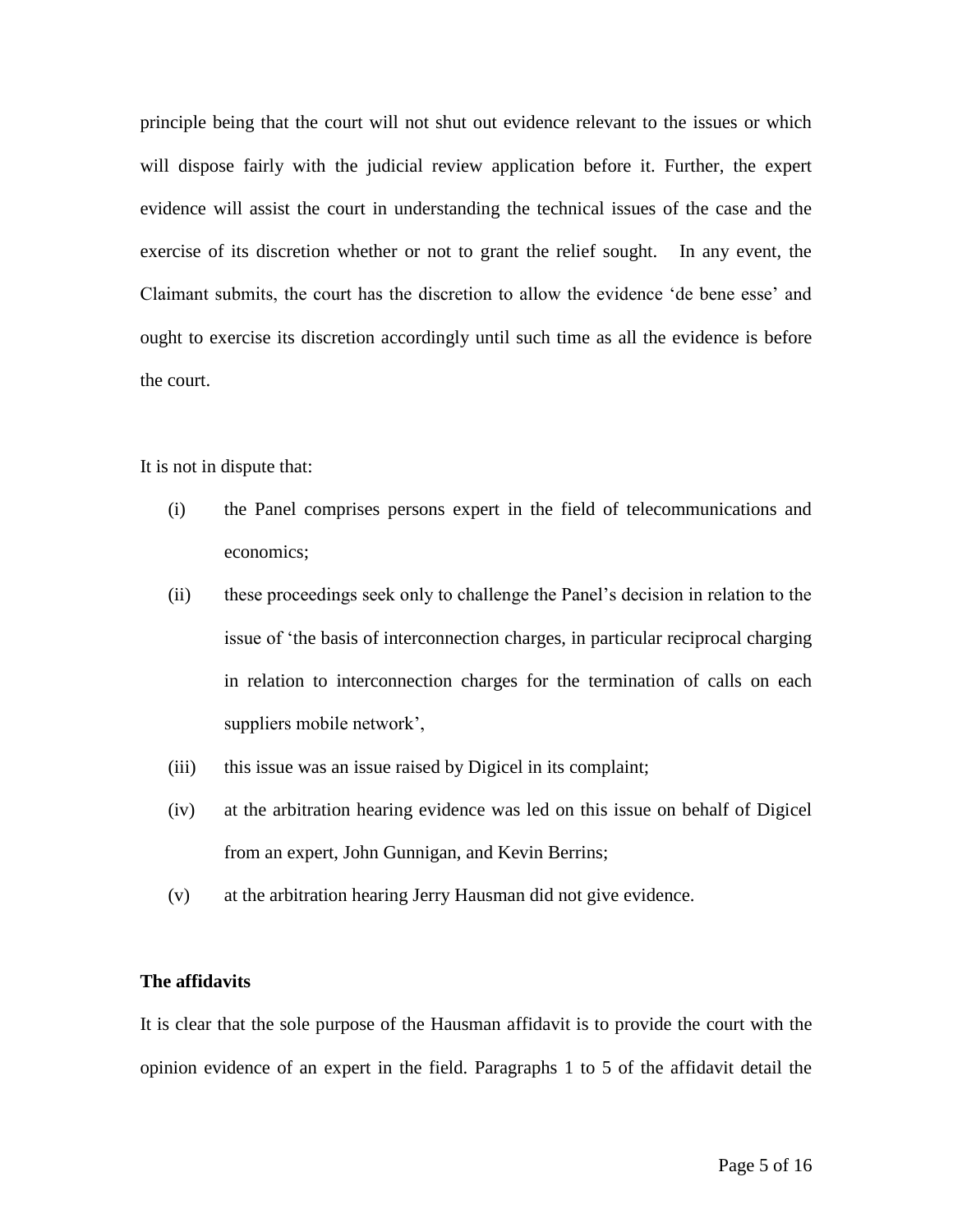deponent's expertise. Paragraph 6 sets out the request made to him by Digicel 'to provide his opinion on the likely effects on the telecommunications sector in Trinidad and Tobago of the decision of the Arbitration panel'. The rest of the affidavit deals with the deponent's opinion on the effect of the decision.

The purpose of the Barrins affidavit is not so straightforward. The first four paragraphs of the affidavit places recites the deponent's experience, his employment with Digicel and his authority to swear to the affidavit on Digicel's behalf. Paragraphs 5 to 45 identify the parties, give the history of the dispute between the parties and place the record and the decision before the court. Paragraphs 46 to 60 of the affidavit purport to deal with the effect of the decision.

In my view paragraphs 47, 48, the first sentence of paragraph 49, paragraph 50, the last sentence in paragraph 53, paragraph 54, first sentence of paragraph 55, paragraph 58 from the end of the first sentence, paragraph 59 and paragraph 60 present the opinion of the deponent. The rest of paragraph 49, 53 and 58, paragraphs 51, 52, 55, 56, and 60 either recite portions of the evidence or the decision and/or present the deponents comment or conclusions or opinions on the evidence or the decision. Paragraph 57 insofar as it presents to the court information of an advertisement of September 2006 is fresh evidence, insofar as it refers to the evidence it is comment. Further paragraph 56 and the first sentence in paragraph 57 repeat almost word for word the contents of a portion of paragraph 26 of the deponent's witness statement in the arbitration proceedings.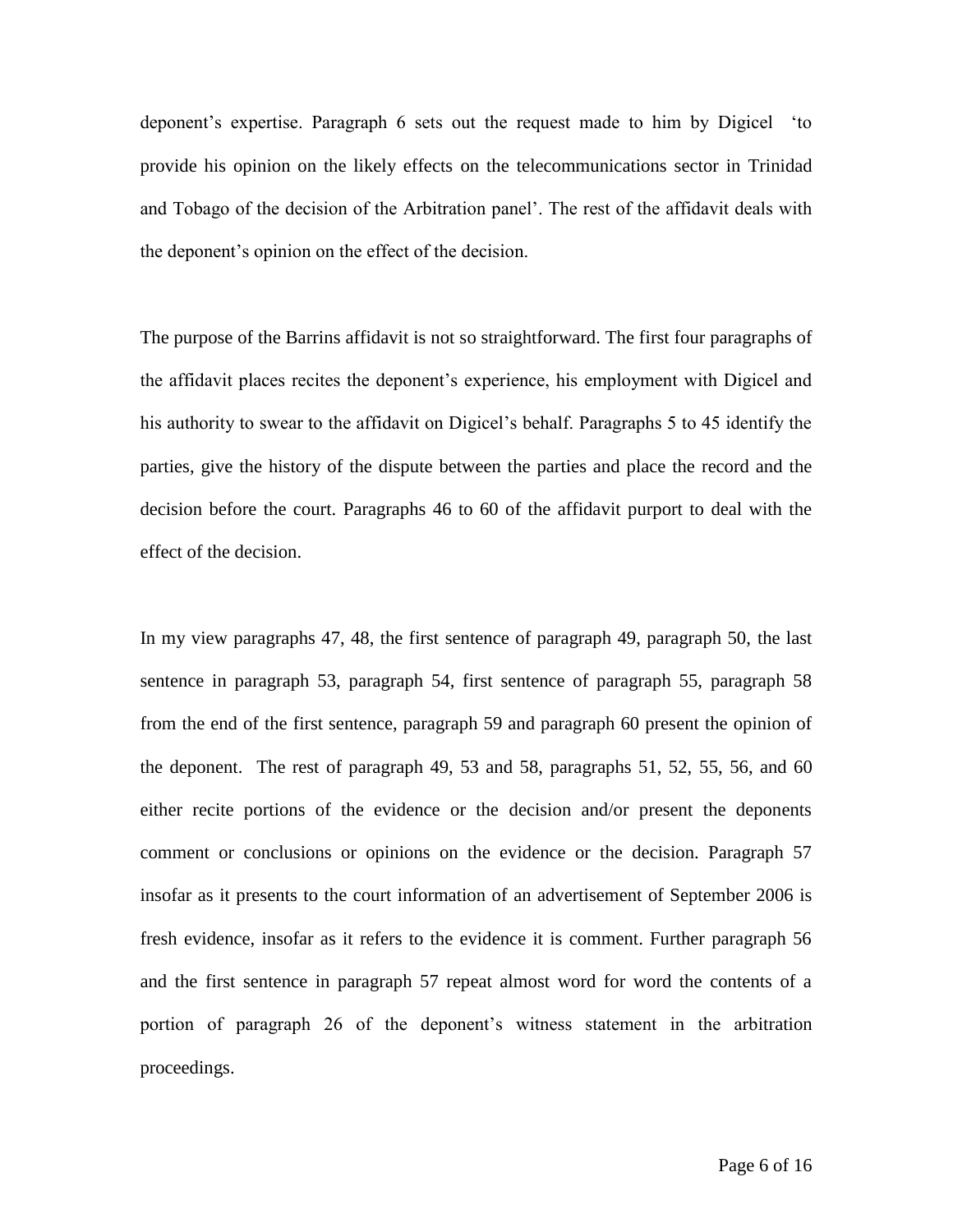In this regard it must be noted that given the terms of the decision sought to be reviewed the issue on which Hausman has been asked to provide an opinion and the issue addressed at paragraphs 46 to 60 of the Berrins affidavit is exactly the same issue which the Panel had to determine and on which Digicel led evidence before the Panel.

#### **The Law**

#### **(a) Relevance**

In order to be admissible the disputed evidence must pass the relevance test. The evidence must be relevant to the issues to be determined. In this case the relevance is to be determined by reference to the grounds upon which the relief is sought. With respect to the grounds that the decision is erroneous in law and in conflict with the policy of the Act the only relevant evidence is the record and the decision. The disputed evidence therefore can only be adduced in respect of the ground of the unreasonableness of the decision.

In the context of judicial review proceedings this must be seen in the light of 'Wednesbury unreasonableness'- a 'decision so outrageous in its defiance of logic or of accepted moral standards that no sensible person who had applied his mind to the question to be decided could have arrived at it' per **Lord Diplock** in **CSSU v Minister for the Civil Service [1984] 3 All ER page 951 letter a.** In my view it is against this standard that the relevance of the evidence is to be tested.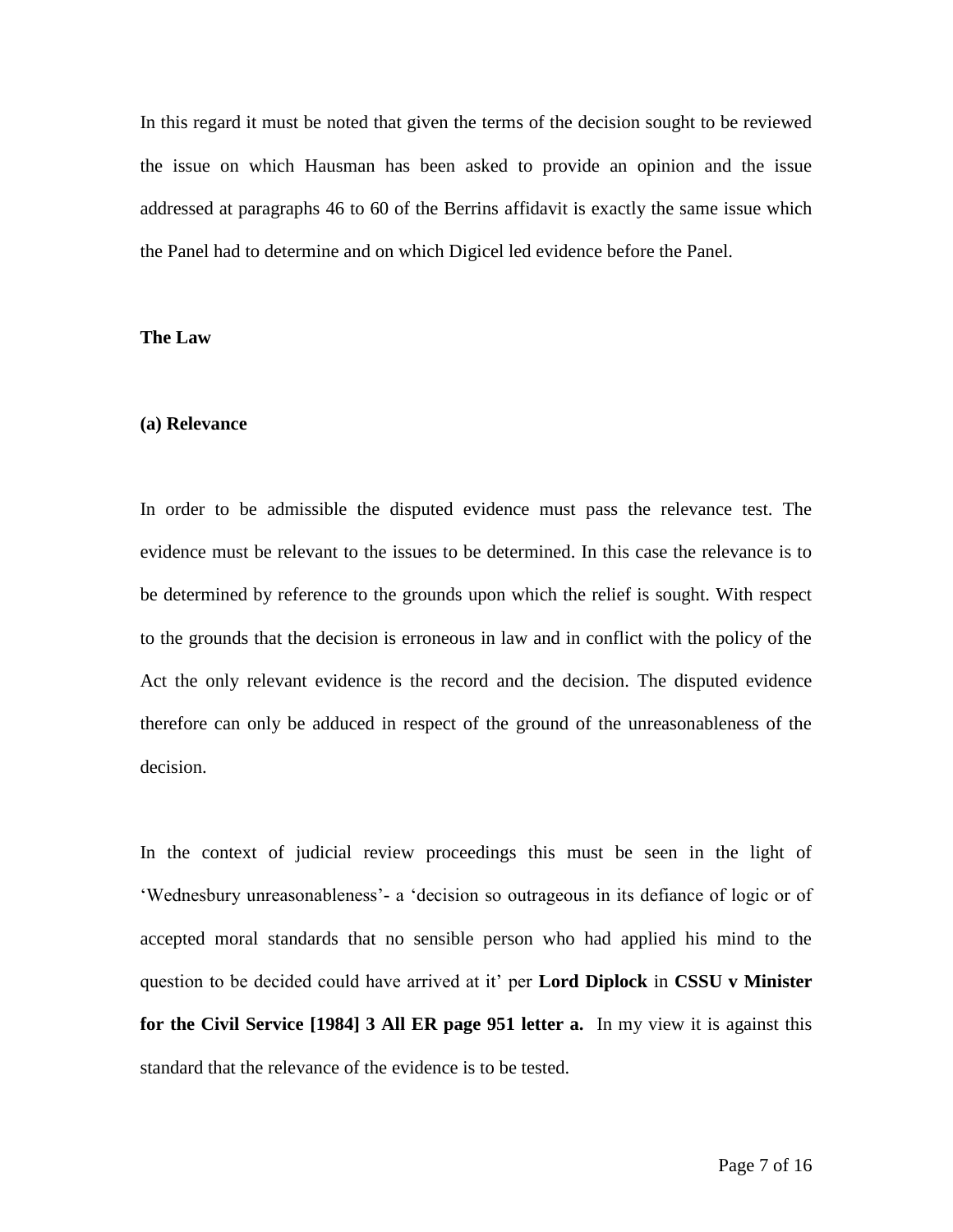In doing so it must be borne in mind that the question of the unreasonableness of the decision is a question for the judge hearing the application for judicial review and no other. It is not a conclusion to be made by a witness, however expert. The conclusions of a witness in this regard would not only be irrelevant but its intention could only be to usurp the role of the court.

In its submissions Digicel relies on the cases of **Regina v Secretary of State for the Home Department ex parte Simms and another [2000] 2 A.C. 115** and **R v Secretary of State for the Home Department, ex parte Turgut [2001] 1 All E R 719**, to support the submission that opinions of experts can be of relevance in judicial review proceedings. In my opinion these cases do not attempt to lay down any general principles and, in any event, are distinguishable on the facts. Unlike the instant case, in both of the cases the court was dealing with a human rights issue, in Simms, the access by prisoners to justice and, in Turgut, the right not to be exposed to a real risk of ill treatment. In both cases there was no objection to the receipt of the evidence. Further, in Turgut's case the opinion was requested by the court. None of these factors apply in the instant case.

#### **(b) Fresh Evidence**

With respect to the admission of fresh evidence, in my view the principles on which evidence not originally before the decision-maker are to be admitted in judicial review proceedings are as stated in the case of **R v Secretary of State for the Environment and another, ex parte Powis [1981] 1 All E.R. 788** and extended in the case of **R (on the**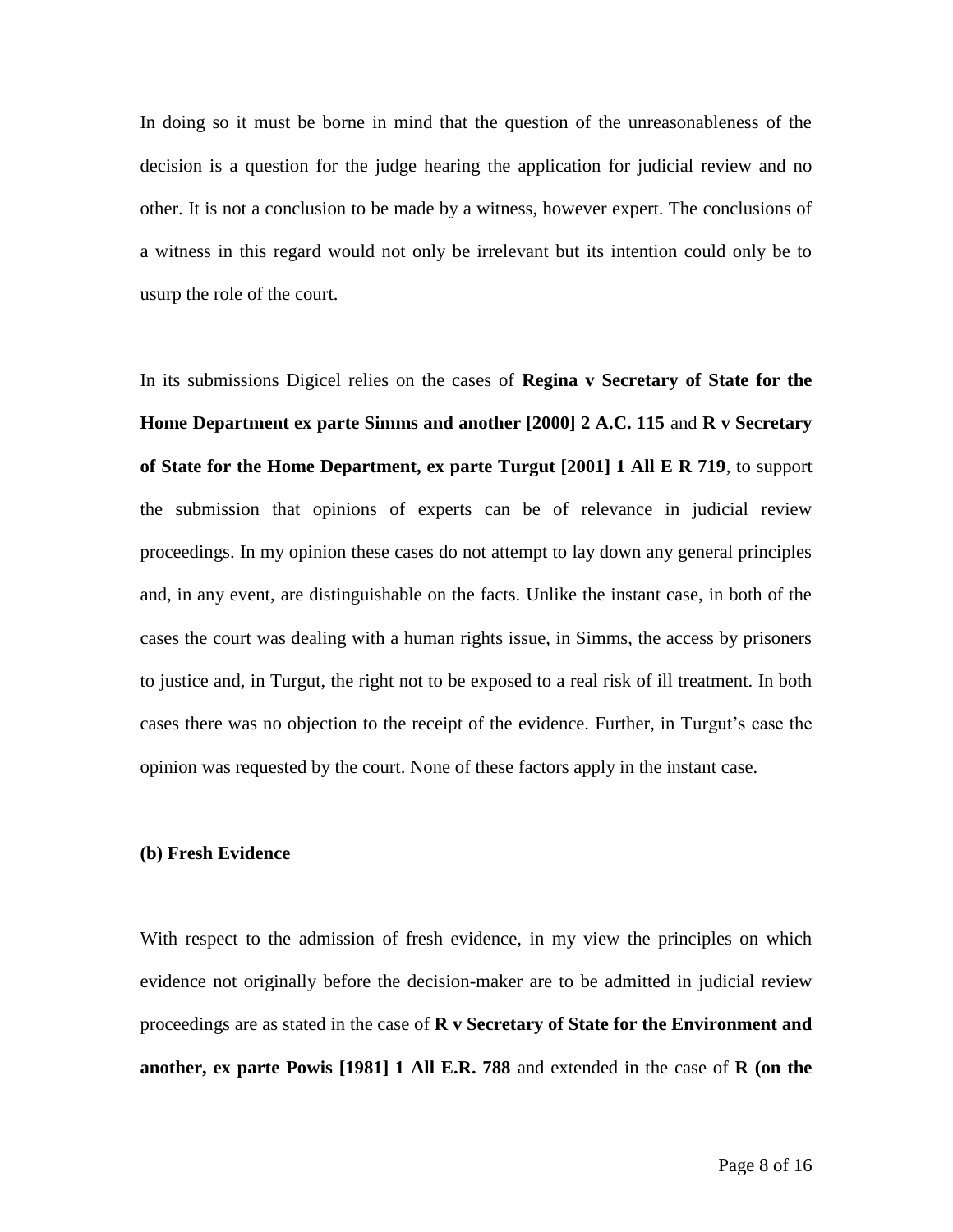**application of Lynch) v General Dental Council [2003] EWHC 2987.** In my opinion for the reasons stated earlier both **Simms** and **Turgut** present special facts justifying an exception to the general rule which are not applicable here.

In the case of **Shiu Wing Steel Limited v Director of Environmental Protection and Airports Authority of Hong Kong Civil Appeal No 350 of 2003 (Hong Kong),** fresh evidence was admitted on the basis that in circumstances where the trial judge had allowed an extensive amendment to the application based on the fresh evidence the trial judge could not properly refuse to admit the fresh evidence.

In support of its submission that fresh evidence is admissible in judicial review proceedings to assist the court in the exercise of its discretion with respect to the relief sought Digicel relies on a statement of **Stone J** in his dissenting judgment in the **Shiu Wing Steel Limited case** in which at **paragraph 132** Stone J. accepts a submission of counsel that 'in deciding whether to exercise its discretion to grant relief the court can and does have regard to post-decision material.' To my mind, at best, this statement is obiter dicta. Of more relevance it would seem to me is the statement of **Stock JA** in the same case at page 34 paragraph 48 where immediately before dealing with the rationale for admitting the fresh evidence he states:

" The issue of admissibility of the HSL report does not, in my opinion, affect the construction of these documents, unless it were said that the HSL report so improves the court's understanding of the issues and the technicalities that it could have led to a different conclusion as to the correct construction".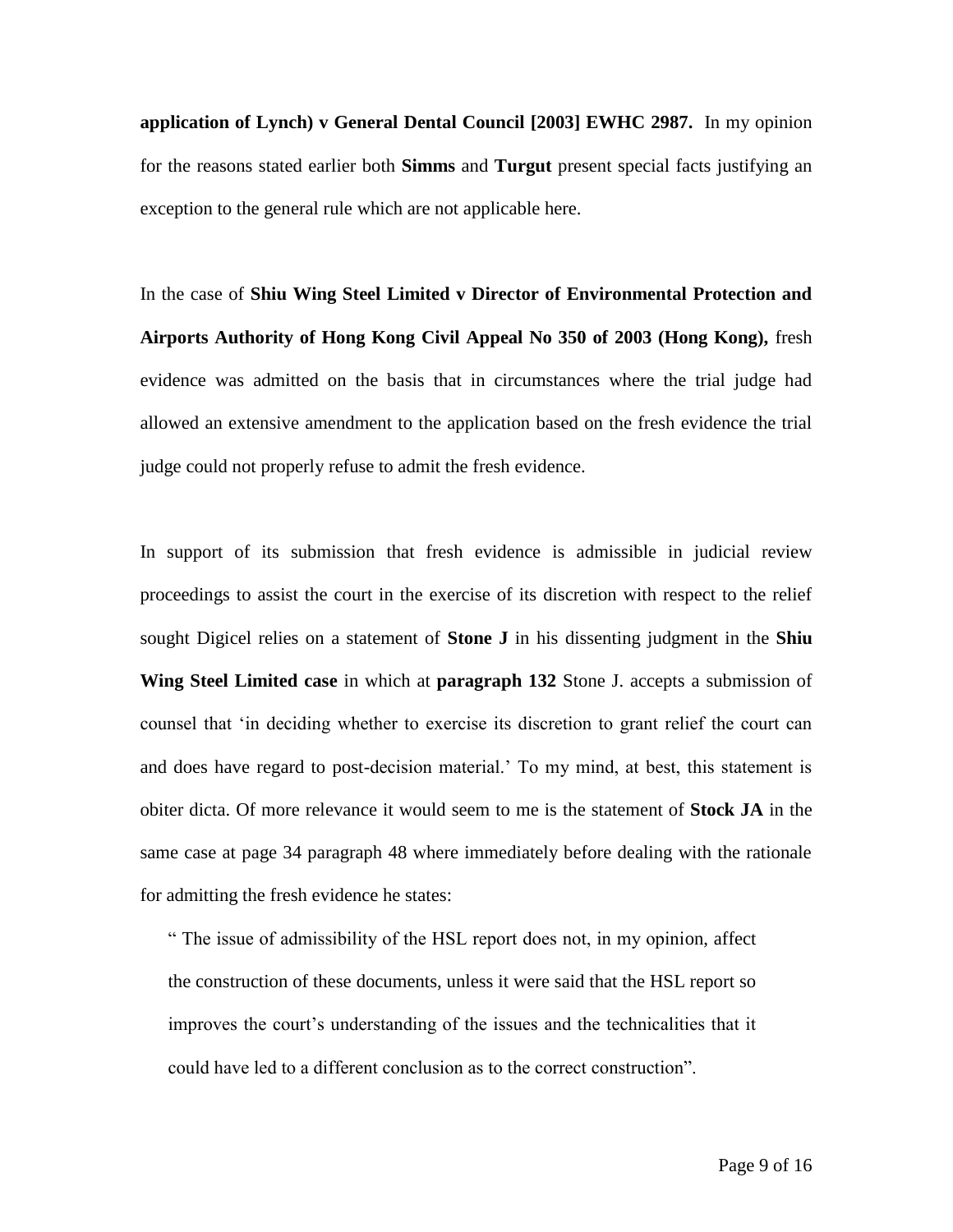In my opinion, a statement not far removed from the principles enunciated in the Lynch case.

In any event it is difficult to see how the evidence presented in the Hausman affidavit could assist the court in the exercise it discretion with respect to the grant of relief particularly since the opinions arrived at by the deponent merely reflect the opinions already presented by Digicel's expert at the hearing, albeit given by another witness. Similarly it is difficult to see how the fact of an advertisement placed in the newspaper by TSTT in September 2006 could assist in the exercise of a discretion whether or not to make an order quashing the decision.

It is submitted by Digicel that, in keeping with the Lynch case, the expert evidence will assist the court in understanding the technical aspects of the case. In my opinion this is not a case where the evidence of an expert is needed to explain technical terms or processes. Indeed, in so far as the affidavits contain fresh evidence, this evidence does not seek to explain technical terms or processes but rather, in my view, seeks only to place before the court opinion evidence on the likely effects of the decision.

In this regard I can do no better than to accept the reasoning and repeat the statement of **Collins J.** in **the Lynch case** at **paragraphs 24 and 25**.

> "[24] It is clear that the court's functions must not be usurped…… There is in my view a real distinction between a report from an expert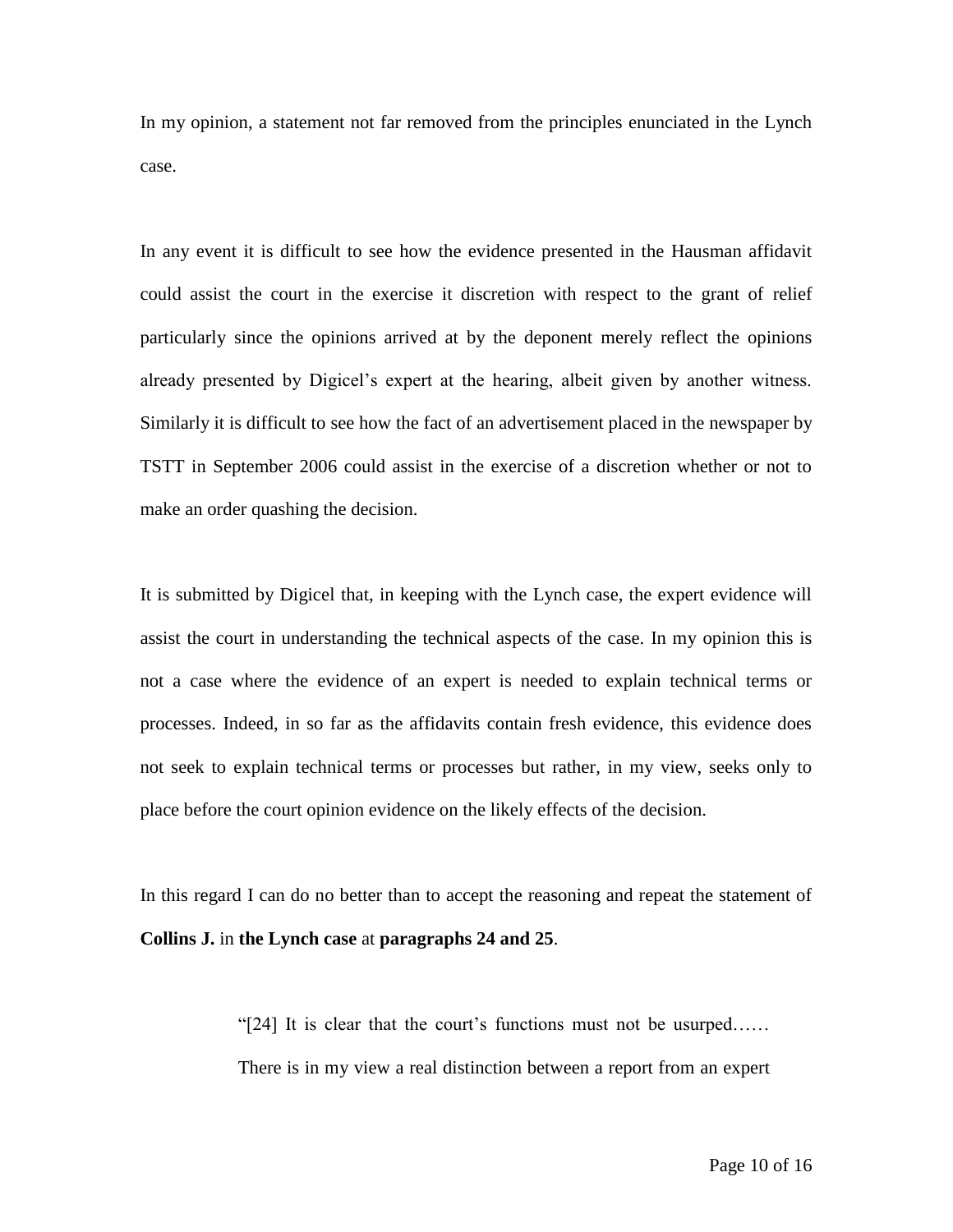which seeks to explain what is involved in a particular process and one which goes on to opine that it was irrational for the body to have reached the conclusion it did…

However it seems to me that in a truly technical field, where the significance of a particular process is in issue expert evidence can be admitted to explain the process and its significance. Cases where this can be permitted will be very rare and what I have said should not be regarded as opening the door to the admissibility of experts' reports in all cases such as this which involve judicial review of an expert tribunal or body. Equally, the court must be careful to recognise and apply the distinction to which I have referred, albeit in some instances it may be somewhat difficult to see where the line should be drawn.

[25] This is, I appreciate, some extension beyond that recognised by Ex p Powis of the possibility of admitting fresh evidence. But its purpose is in reality to explain to the court matters which it needs to understand in order to reach a just conclusion…. But a word of caution is appropriate. Where the tribunal or body is itself composed of experts or has been advised by an expert assessor…it will be virtually impossible to justify the submission of expert evidence which goes beyond explanation of technical terms since it will almost inevitably involve an attempt to challenge the factual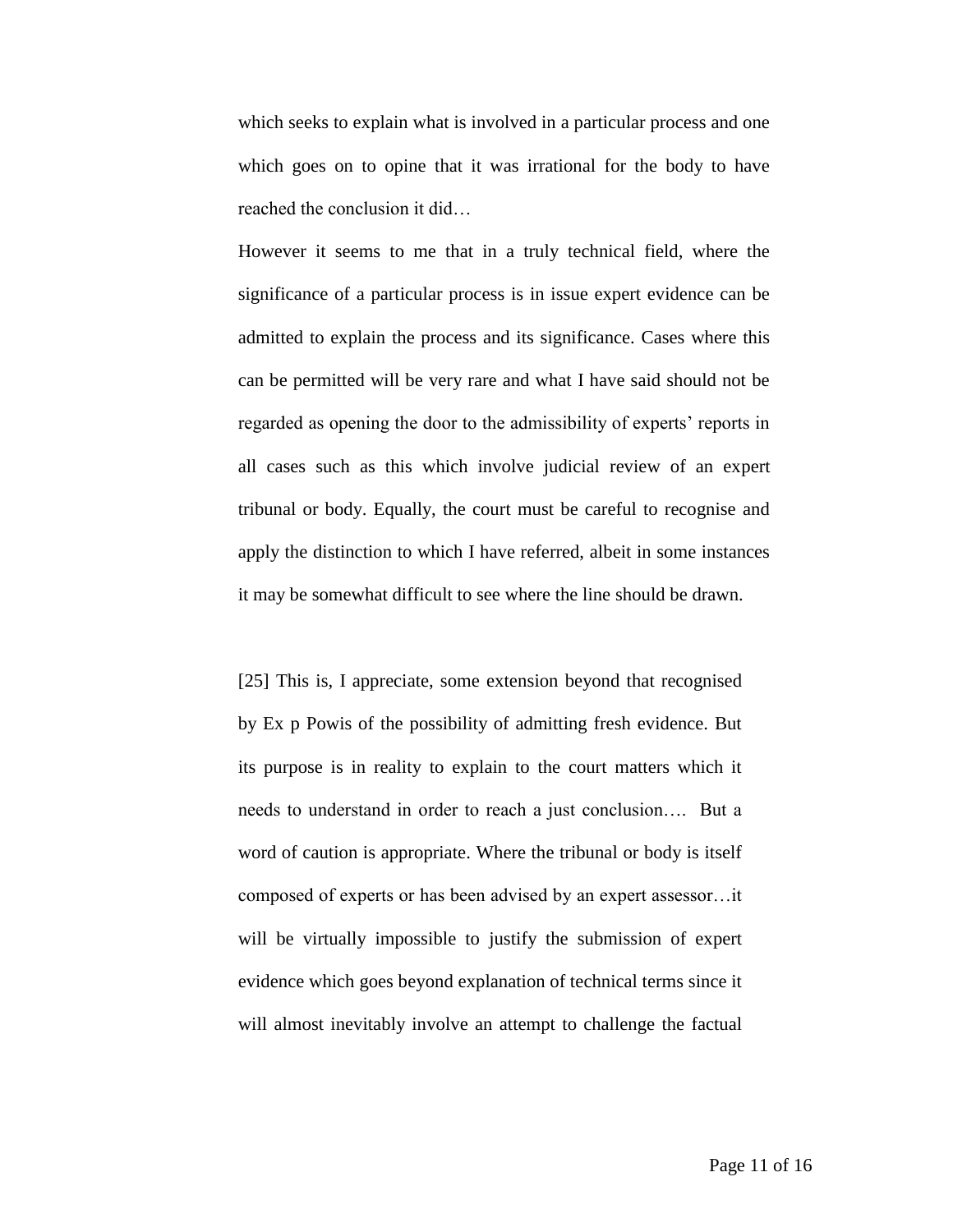conclusions and judgment of an expert. That is something which is inappropriate for a reviewing court."

## **(c) Opinion Evidence**

In order that the opinion evidence of either deponent be admissible, in my view, both deponents would have to be presented to the court as expert witnesses capable of giving such evidence in the field of their expertise. While the position with respect to the Hausman affidavit is clear, it is not so obvious with respect to the Berrins affidavit. Even accepting that the question of the degree of competence of the expert is a matter of the weight of the evidence rather than admissibility, it would seem to me that in so far as Berrins seeks to place before the court his opinion as to interpretation to be placed on the evidence or decision he is not competent to do so. It would seem to me that it is only in respect of the opinions proffered at paragraph 47, the first sentence of 49, paragraph 50, the first sentence in paragraph 53, paragraph 54, paragraph 58, paragraph 59 and 60 that this deponent can seek to rely on his expertise.

**The Civil Proceedings Rules 1998 as amended ("the CPR")** presents a further difficulty with respect to the admissibility of the opinion evidence. And it is this, since evidence in these proceedings is by way of affidavit and since the only basis for the admission of the opinion evidence is by way of the evidence of an expert regard must be had to **Part 33 of the CPR. Part 33.5** provides that no party may call an expert witness without the court's permission. In my opinion with regard to judicial review proceedings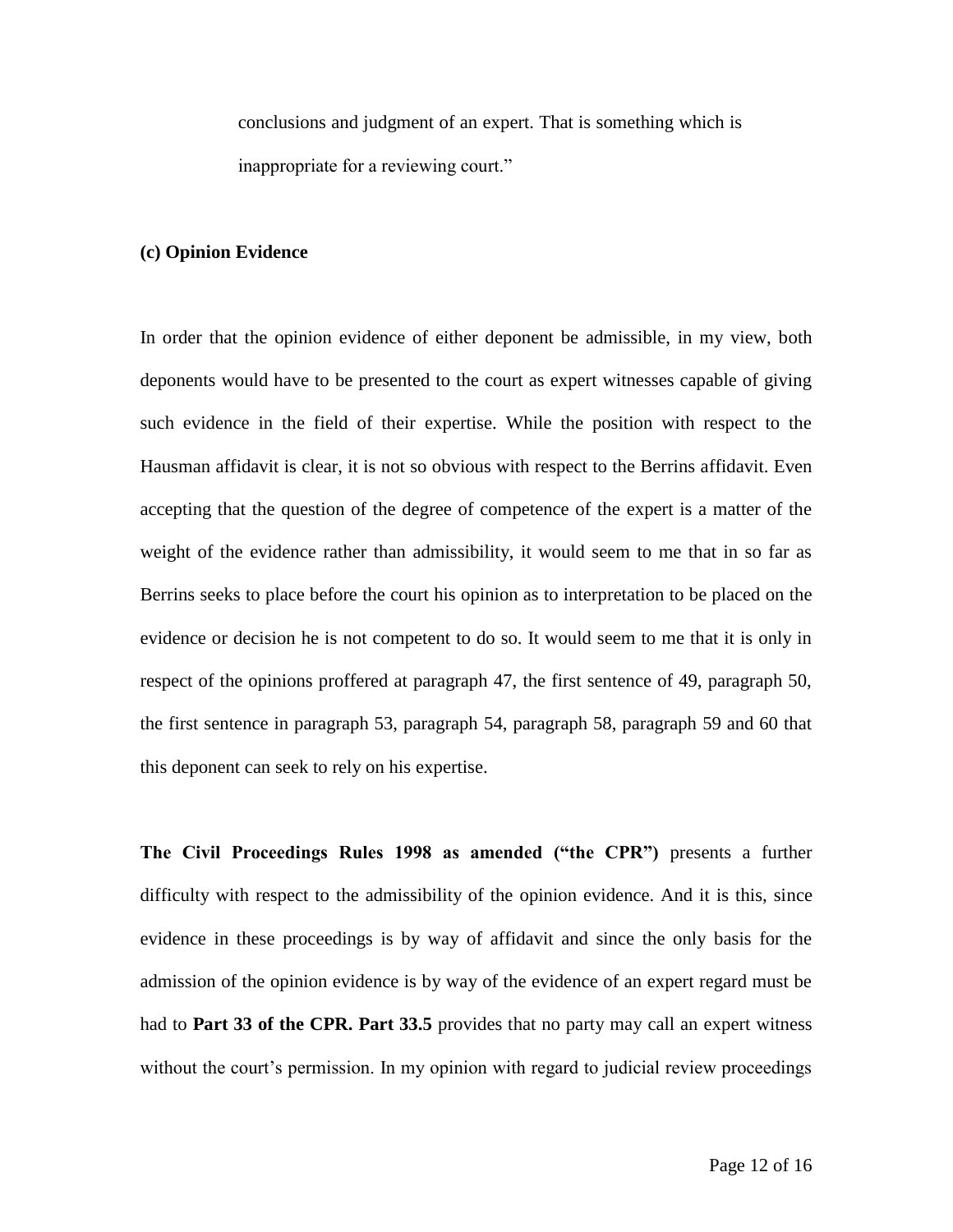this must mean that no evidence of an expert witness is admissible except with the permission of the court.

Part 33.4 restricts the admission of expert evidence to that which is reasonably required to resolve the proceedings justly. It would seem to me that in order for the Hausman affidavit and those portions of the Berrins affidavit that seek to present his opinions to be used in these proceedings Digicel would have to comply with Part 33 of the CPR. The question is would permission be granted to use this evidence? In dealing with similar provisions in the United Kingdom, Phipson suggests that:

"The starting point for a court will therefore be to consider whether or not the expert evidence is required at all. There are quite a number of cases where the court has found that the use of expert evidence was a waste of time and expense, usually because the evidence to be called or called has been found to be redundant or irrelevant,…."

## **Phipson On Evidence, sixteenth edition, page 993 paragraph 33-28**

# According to **Lady Justice Hale in Baldev Singh Mann v Messrs Chetty and Patel (a firm) [2001] EWCA Civ 267 at paragraphs 15 to 17**

"15. The overriding objective of the Civil Procedure Rules is to enable the court to deal with cases justly (rule1.1 $(1)$ ). But this includes, so far as practicable, saving expense, dealing with the case in ways which are proportionate to the amount of money involved, the importance of the case, the complexity of the issues and the financial position of each party,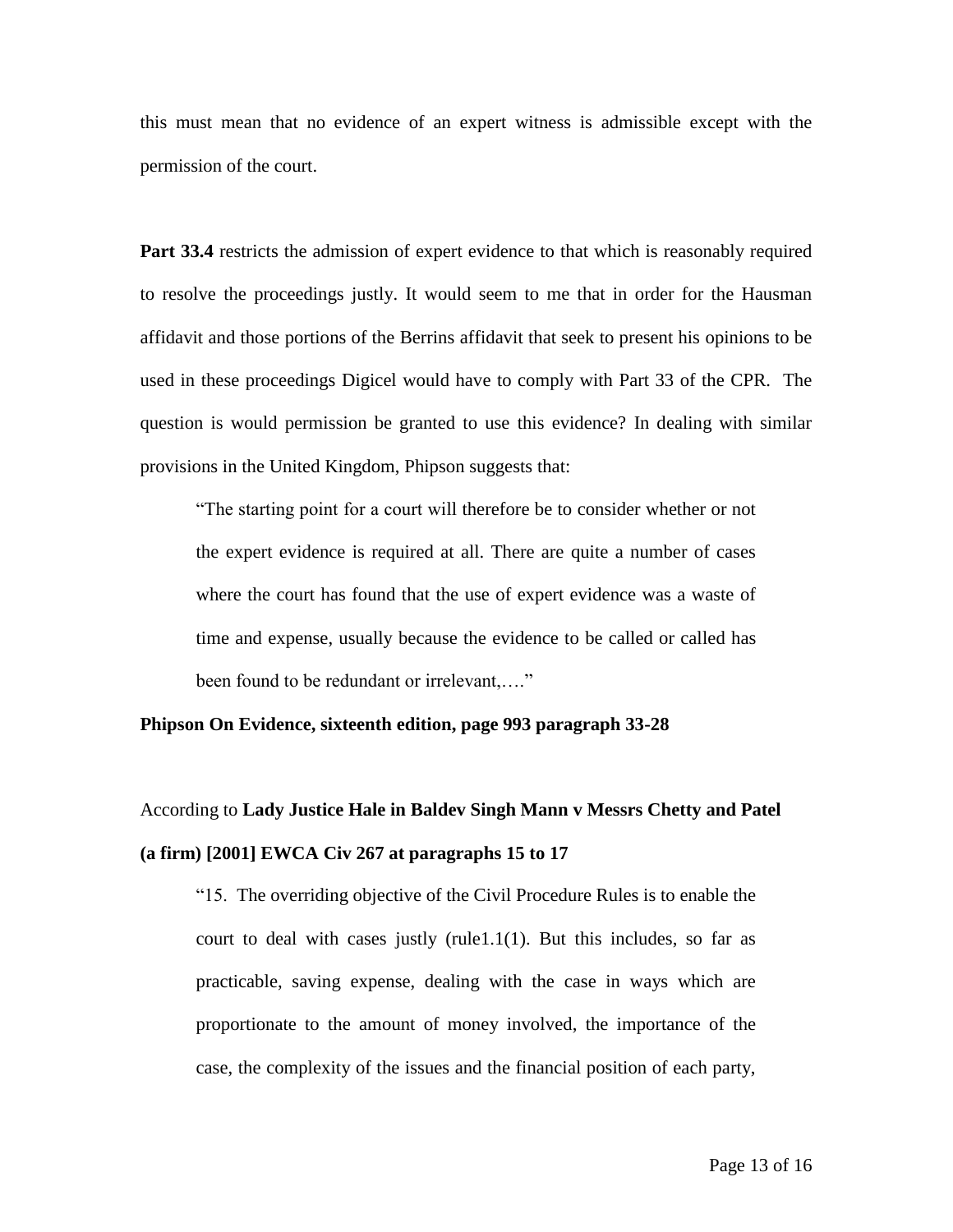ensuring that the case is dealt with expeditiously and fairly, and allotting to it an appropriate share of the court's own resources (rule 1.1(2)).

16. Controlling the issues and the evidence to be presented is an important part of that process. Expert evidence is to be restricted to that which is reasonably required to resolve the proceedings (rule 35.1). No party may call expert evidence without the court's permission (rule 35.4(1). The court may direct that evidence be given by a single joint expert instructed by the parties (rule 35.7) or appoint an assessor to assist the court (rule 35.15)

17. Clearly therefore, the court has to make a judgment on a least three matters: (a) how cogent the proposed expert evidence will be; (b) how helpful it will be in resolving any of the issues in the case; and (c) how much will it cost and the relationship of that cost to the sums at stake."

#### **Conclusions**

I am of the view that no useful purpose will be served by admitting the disputed evidence 'de bene esse'. In my opinion the court has before it all the relevant material to deal with the issue of the admissibility of the disputed evidence. I can see no benefit from awaiting the receipt of further evidence particularly since of necessity that further evidence will have to include affidavits in opposition to the disputed evidence and perhaps further expert evidence.

In all the circumstances I will not allow the use of the Hausman affidavit for the following reasons: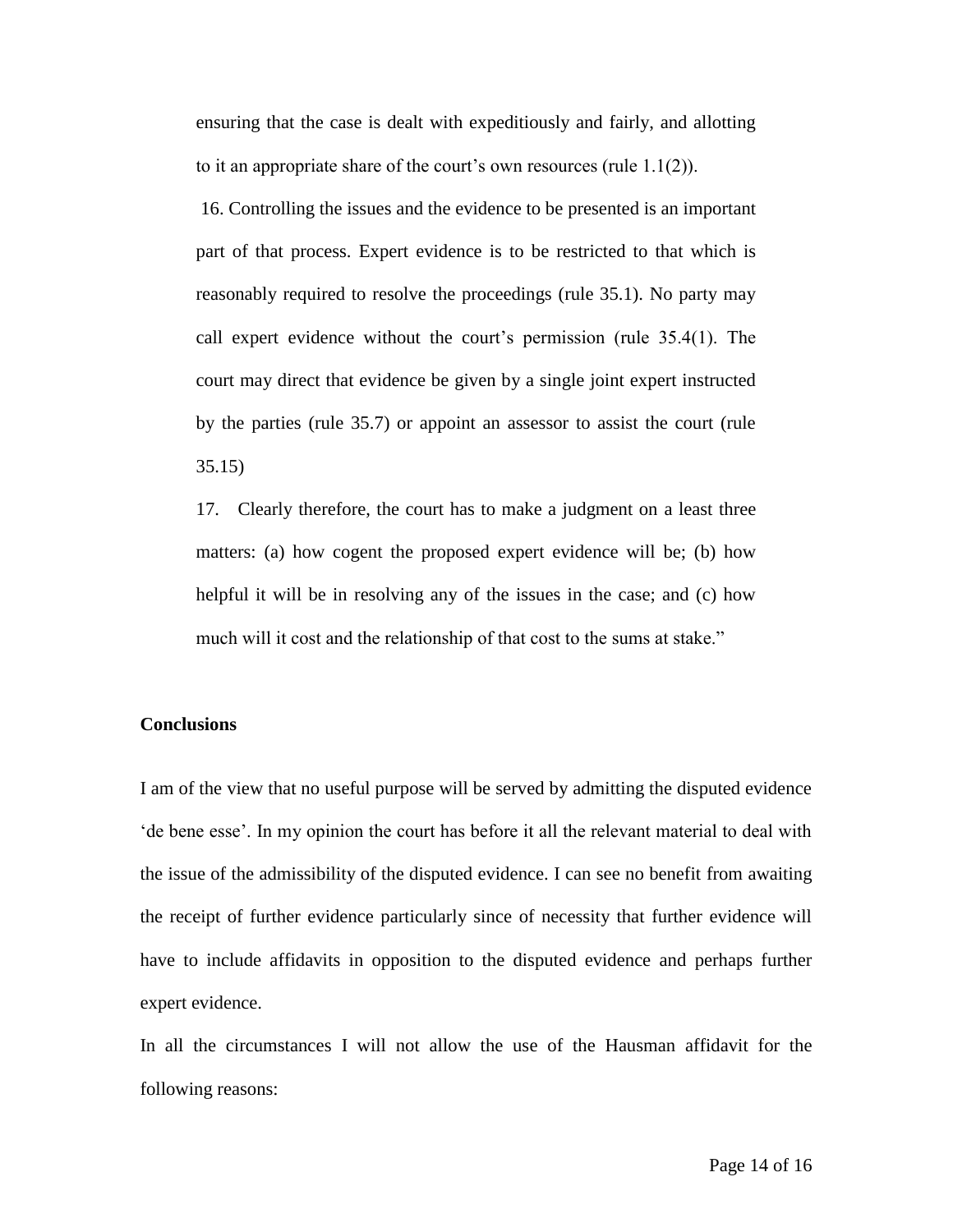- (i) The affidavit consists of fresh evidence inadmissible in these proceedings;
- (ii) It improperly seeks to challenge the factual conclusions and judgment of an expert panel;
- (iii) It is irrelevant to the issues to be determined by the court;

In the light of my conclusions herein I am of the view that there is no need for me to consider the effect of section 83 of the Act.

In a similar vein I will not allow the use of paragraphs 47 to 60 of the Barrins affidavit for the following reasons:

- (i) insofar as paragraph 57 contains fresh evidence it is inadmissible;
- (ii) the contents of paragraph 56 are unnecessary since that evidence is already before the court in KB6 as paragraph 26 of the deponent's witness statement;
- (iii) save for the opinions stated in first sentences of paragraph 49 and 53 and paragraphs 47, 50, 54, 58 59 and 60 the opinions of the deponent in the other paragraphs are opinions which the deponent is not competent to give;
- (iv) in any event these opinions are in the form of comments on and conclusions to be drawn from the evidence and decision which are properly in the realm of submissions and for which no evidence is necessary;
- (v) with respect to the paragraphs particularised at (iii) above these opinions are irrelevant to the issues to be determined by the court;